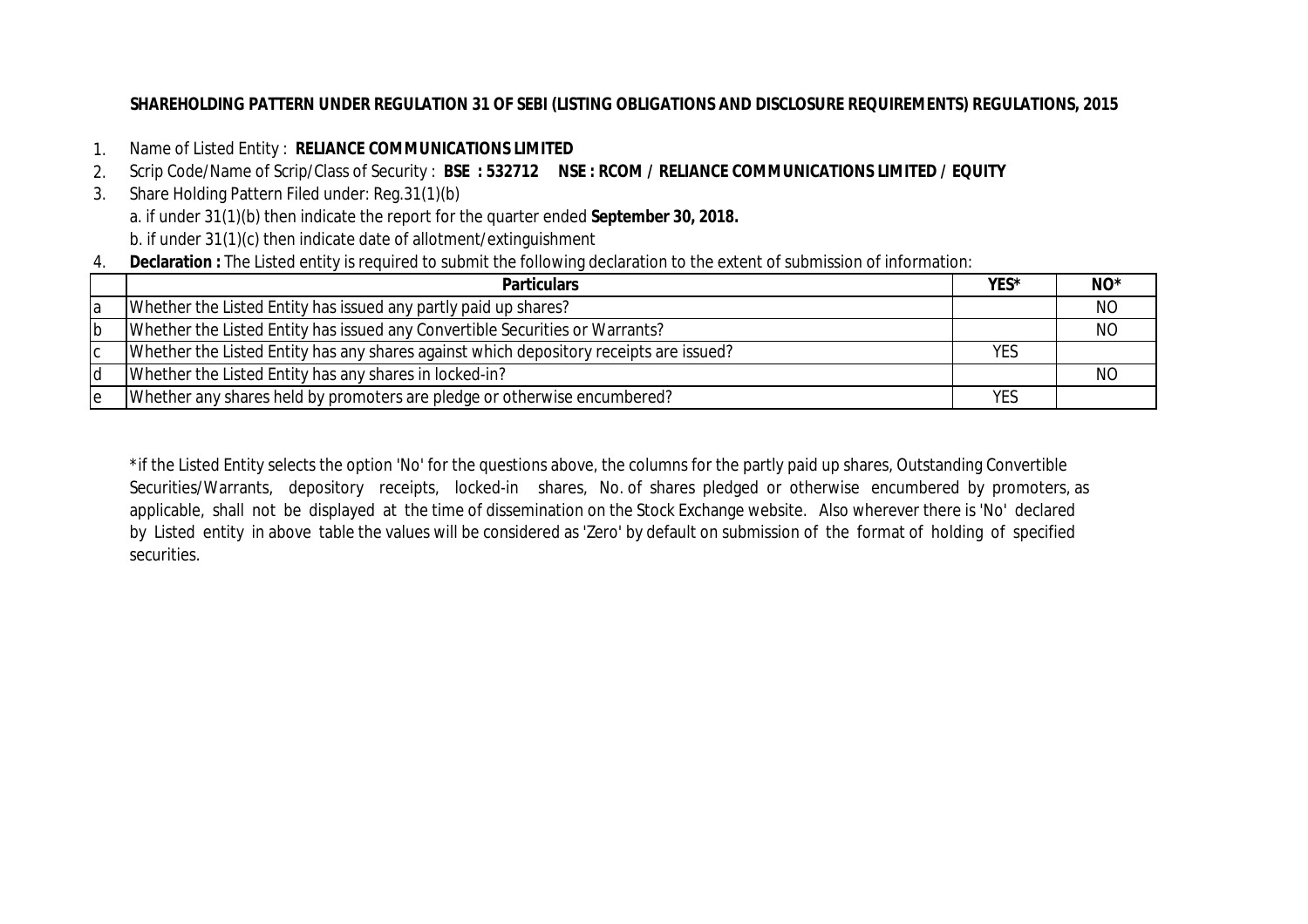## **Table I - Summary Statement holding of specified securities**

| Catego<br>ry | Category of<br>Shareholder                      | No. of<br>Share-<br>holders | No. of fully<br>paid up equity<br>shares held | No. of<br>Partly<br>paid-up<br>equity<br>shares | No. of<br><b>Shares</b><br><b>Underlying</b><br>Depository<br>Receipts | <b>Total Nos. of</b><br><b>Shares Held</b>       | as a % of total securities<br>no of shares<br>(Calculated as<br>per SCRR |                             |              | Shareholding Number of Voting Rights held in each class of<br><b>No of Voting Rights</b> | <b>Total as</b>     | No. of Shares<br>Underlying<br>Outstanding<br>converttible<br>securities | Shareholding,<br>as a %<br>assuming full<br>conversion of<br>convertible | Number of Locked in<br><b>Shares</b><br>No. (a)<br>As a % |                                       | <b>Number of Shares</b><br>pledged or otherwise<br>encumbered<br>As a % of<br>No. (a) |                                    | Number of<br>equity shares<br>held in<br>dematerialized<br>form |
|--------------|-------------------------------------------------|-----------------------------|-----------------------------------------------|-------------------------------------------------|------------------------------------------------------------------------|--------------------------------------------------|--------------------------------------------------------------------------|-----------------------------|--------------|------------------------------------------------------------------------------------------|---------------------|--------------------------------------------------------------------------|--------------------------------------------------------------------------|-----------------------------------------------------------|---------------------------------------|---------------------------------------------------------------------------------------|------------------------------------|-----------------------------------------------------------------|
|              |                                                 |                             |                                               | held                                            |                                                                        |                                                  | 1957)                                                                    | <b>Class: Equity Class:</b> |              | Total                                                                                    | a % of<br>$(A+B+C)$ | (Including<br>Warrants)                                                  | Securities (as a<br>percentage of<br>diluted share<br>capital)           |                                                           | of total<br><b>Shares</b><br>held (b) |                                                                                       | total<br><b>Shares</b><br>held (b) |                                                                 |
|              |                                                 |                             |                                               |                                                 |                                                                        |                                                  |                                                                          |                             | ΝA           |                                                                                          |                     |                                                                          |                                                                          |                                                           |                                       |                                                                                       |                                    |                                                                 |
| (1)          | (II)                                            | (III)                       | (IV)                                          | (V)                                             | (VI)                                                                   | $(VII) = (IV) + (V) (VIII)$ As a % of<br>$+ (V)$ | $(A+B+C2)$                                                               |                             |              | (IX)                                                                                     |                     | (X)                                                                      | $(XI) = (VII) + (X)$<br>As a<br>% of<br>$(A+B+C2)$                       | (XII)                                                     |                                       | (XIII)                                                                                |                                    | (XIV)                                                           |
| (A)          | Promoter & Promoter<br>Group                    | 13                          | 1464696844                                    |                                                 |                                                                        | 1464696844                                       | 53.08                                                                    | 1464696844                  |              | 1464696844                                                                               | 52.96               |                                                                          | 53.08                                                                    |                                                           | 0.00                                  | 439630313                                                                             | 30.02                              | 1464696844                                                      |
| (B)<br>(C)   | Public<br>Promoter-Non<br>Non<br>Public         | 1334346                     | 1273382329                                    |                                                 |                                                                        | 1273382329                                       | 46.15                                                                    | 1273382329                  |              | 1273382329                                                                               | 46.04               |                                                                          | 46.15                                                                    |                                                           | 0.00                                  | <b>NA</b>                                                                             | <b>NA</b>                          | 1247883594                                                      |
| (C1)         | Shares underlying DRs                           |                             |                                               |                                                 | 6174877                                                                | 6174877                                          | <b>NA</b>                                                                | 6174877                     |              | 6174877                                                                                  | 0.22                |                                                                          | <b>NA</b>                                                                |                                                           | 0.00                                  | <b>NA</b>                                                                             | <b>NA</b>                          | 6174877                                                         |
| (C2)         | held<br>Shares<br>by<br><b>Employees Trusts</b> |                             | 21279000                                      |                                                 |                                                                        | 21279000                                         | 0.77                                                                     | 21279000                    |              | 21279000                                                                                 | 0.77                |                                                                          | 0.77                                                                     |                                                           | 0.00                                  | <b>NA</b>                                                                             | <b>NA</b>                          | 21279000                                                        |
|              | Total:                                          | 1334361                     | 2759358173                                    |                                                 | 6174877                                                                | 2765533050                                       |                                                                          | 100.00 2765533050           | $\mathbf{0}$ | 2765533050                                                                               | 100.00              |                                                                          | 100.00                                                                   |                                                           | 0.00                                  | 439630313                                                                             | 15.90                              | 2740034315                                                      |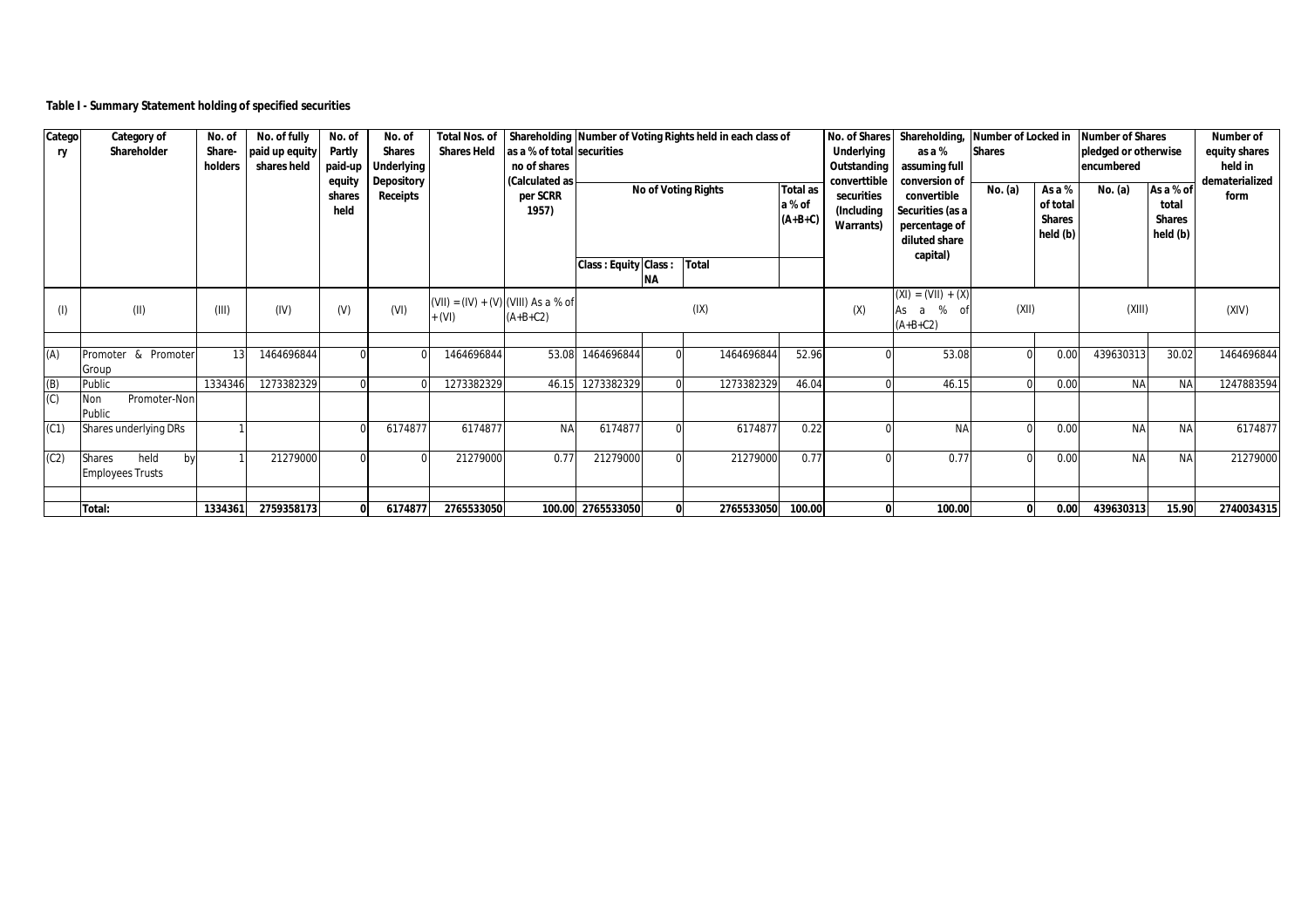#### **Table II - Statement showing shareholding pattern of the Promoter and Promoter Group**

|                    | Category & Name of the<br>Shareholder                                             | PAN  | No. of<br>Share- | No. of fully<br>paid up equity | Partly<br>paid-up | Nos. of<br><b>Shares</b>      | <b>Total No. of</b><br><b>Shares Held</b> | Shareholding % Number of Voting Rights held in each class of<br><b>Calculated as per securities</b> |                      |                             |                    |                          | No. of Shares<br><b>Underlying</b>   | a % assuming full Shares                   | Shareholding, as Number of Locked in |                    | <b>Number of Shares</b><br>pledged or otherwise<br>encumbered |                    | <b>Number of</b><br>equity shares<br>held in |
|--------------------|-----------------------------------------------------------------------------------|------|------------------|--------------------------------|-------------------|-------------------------------|-------------------------------------------|-----------------------------------------------------------------------------------------------------|----------------------|-----------------------------|--------------------|--------------------------|--------------------------------------|--------------------------------------------|--------------------------------------|--------------------|---------------------------------------------------------------|--------------------|----------------------------------------------|
|                    |                                                                                   |      | holders          | shares held                    | equity            | <b>Underlying</b>             |                                           | <b>SCRR 1957)</b>                                                                                   |                      |                             |                    |                          | Outstanding                          | conversion of                              |                                      |                    |                                                               |                    |                                              |
|                    |                                                                                   |      |                  |                                | shares<br>held    | Depository<br><b>Receipts</b> |                                           | As a % of<br>$(A+B+C2)$                                                                             |                      | <b>No. of Voting Rights</b> |                    | Total as a<br>% of Total | converttible<br>ecurities (Including | convertible<br>Securities (as a            | No. (a)                              | As a % of<br>total | No. (a)                                                       | As a % of<br>total | dematerialized<br>form                       |
|                    |                                                                                   |      |                  |                                |                   |                               |                                           |                                                                                                     |                      |                             |                    | voting                   | <b>Warrants)</b>                     | percentage of                              |                                      | <b>Shares</b>      |                                                               | <b>Shares</b>      |                                              |
|                    |                                                                                   |      |                  |                                |                   |                               |                                           |                                                                                                     |                      |                             |                    | rights                   |                                      | diluted share<br>capital)                  |                                      | held (b)           |                                                               | held (b)           |                                              |
|                    |                                                                                   |      |                  |                                |                   |                               |                                           |                                                                                                     | Class: Equity Class: |                             | <b>Total</b>       |                          |                                      |                                            |                                      |                    |                                                               |                    |                                              |
|                    |                                                                                   |      |                  |                                |                   |                               |                                           |                                                                                                     |                      | <b>NA</b>                   |                    |                          |                                      |                                            |                                      |                    |                                                               |                    |                                              |
|                    | (1)                                                                               | (II) | (III)            | (IV)                           | $0$               | (VI)                          | (VII)<br>$(IV+V+VI)$                      | (VIII)                                                                                              |                      |                             | (IX)               |                          | (X)                                  | $(XI) = (VII) + (X) As$<br>a % of (A+B+C2) | (XII)                                |                    | (XIII)                                                        |                    | (XIV)                                        |
| (1)                | Indian                                                                            |      |                  |                                |                   |                               |                                           |                                                                                                     |                      |                             |                    |                          |                                      |                                            |                                      |                    |                                                               |                    |                                              |
| (a)                | undivided<br>Individuals/Hindu<br>Family                                          |      |                  |                                |                   |                               |                                           |                                                                                                     |                      |                             |                    |                          |                                      |                                            |                                      |                    |                                                               |                    |                                              |
|                    | Anil D. Ambani                                                                    |      |                  | 1859171                        |                   |                               | 1859171                                   | 0.07                                                                                                | 1859171              |                             | 1859171            | 0.07                     |                                      | 0.07                                       |                                      | $\Omega$           |                                                               | $\Omega$           | 1859171                                      |
|                    | Jai Anshul A Ambani                                                               |      |                  | 100                            |                   |                               | 100                                       | 0.00                                                                                                | 100                  |                             | 100                | 0.00                     |                                      | 0.00                                       |                                      |                    |                                                               |                    | 100                                          |
|                    | laianmol A. Ambani                                                                |      |                  | 1669759                        |                   |                               | 1669759                                   | 0.06                                                                                                | 1669759              |                             | 1669759            | 0.06                     |                                      | 0.06<br>0.17                               |                                      | $\Omega$           |                                                               | $\Omega$           | 1669759                                      |
|                    | Kokila D Ambani (*)<br><b>Tina A Ambani</b>                                       |      |                  | 466584<br>165083               |                   |                               | 4665847                                   | 0.17<br>0.06                                                                                        | 4665847              |                             | 466584             | 0.17<br>0.06             |                                      | 0.06                                       |                                      |                    |                                                               |                    | 4665847                                      |
|                    |                                                                                   |      |                  |                                |                   |                               | 165083                                    |                                                                                                     | 165083               |                             | 165083             |                          |                                      |                                            |                                      |                    |                                                               |                    | 1650832                                      |
| $\overline{f}$     | Government/<br><b>State</b><br>Central                                            |      |                  |                                |                   |                               |                                           | 0.00                                                                                                |                      |                             |                    | 0.00                     |                                      | 0.00                                       |                                      |                    |                                                               |                    |                                              |
|                    | Government(s)                                                                     |      |                  |                                |                   |                               |                                           |                                                                                                     |                      |                             |                    |                          |                                      |                                            |                                      |                    |                                                               |                    |                                              |
| (c)                | <b>Financial Institutions/Banks</b>                                               |      | $\Omega$         |                                |                   |                               |                                           | 0.00                                                                                                |                      |                             |                    | 0.00                     |                                      | 0.00                                       |                                      |                    |                                                               | $\Omega$           |                                              |
| $\overline{d}$     | Any Other                                                                         |      |                  |                                |                   |                               |                                           |                                                                                                     |                      |                             |                    |                          |                                      |                                            |                                      |                    |                                                               |                    |                                              |
|                    | Reliance Capital Limited                                                          |      |                  | 2969529                        |                   |                               | 29695295                                  | 1.08                                                                                                | 29695295             |                             | 2969529            | 1.07                     |                                      | 1.08                                       |                                      |                    |                                                               |                    | 29695295                                     |
|                    | <b>Communications</b><br>Reliance<br>Enterprises Private Limited                  |      |                  | 723110172                      |                   |                               | 723110172                                 | $26.2^{\circ}$                                                                                      | 723110172            |                             | 72311017           | 26.15                    |                                      | 26.2                                       |                                      |                    | 366500000                                                     | 50.68              | 723110172                                    |
|                    | Reliance<br>Innoventures<br>Private<br>imited                                     |      |                  | 12379001                       |                   |                               | 12379001                                  | 0.45                                                                                                | 12379001             |                             | 1237900            | 0.45                     |                                      | 0.45                                       |                                      |                    |                                                               | 0.00               | 12379001                                     |
|                    | Reliance Ornatus Enterprises And<br>Ventures Private Limited                      |      |                  | 300000000                      |                   |                               | 300000000                                 | 10.87                                                                                               | 300000000            |                             | 300000000          | 10.85                    |                                      | 10.87                                      |                                      |                    | 1000000                                                       | 3.33               | 300000000                                    |
|                    | Reliance<br>Telecom<br>Infrainvest<br>Private Limited                             |      |                  | 8666666                        |                   |                               | 86666667                                  | 3.14                                                                                                | 86666667             |                             | 86666667           | 3.13                     |                                      | 3.14                                       |                                      |                    |                                                               |                    | 86666667                                     |
|                    | Reliance Wind Turbine Installator<br>Industries Private Limited                   |      |                  | 300000000                      | $\Omega$          |                               | 300000000                                 | 10.87                                                                                               | 300000000            |                             | 300000000          | 10.85                    |                                      | 10.87                                      |                                      |                    | 63130313                                                      | 21.04              | 300000000                                    |
|                    |                                                                                   |      |                  |                                |                   |                               |                                           |                                                                                                     |                      |                             |                    |                          |                                      |                                            |                                      |                    |                                                               |                    |                                              |
|                    | Shreeji Comtrade LLP<br>Shrikrishna Tradecom LLP                                  |      |                  | 1500000<br>150000              |                   |                               | 1500000<br>1500000                        | 0.05<br>0.05                                                                                        | 1500000<br>1500000   |                             | 1500000<br>1500000 | 0.05<br>0.05             |                                      | 0.05<br>0.05                               |                                      |                    |                                                               |                    | 1500000<br>1500000                           |
|                    | Sub-Total (A)(1)                                                                  |      | 13               | 1464696844                     | $\mathbf{0}$      |                               | 1464696844                                | 53.08                                                                                               | 1464696844           |                             | 0 1464696844       | 52.96                    |                                      | 53.08                                      | $\Omega$                             | 0.00               | 439630313                                                     | 30.02              | 1464696844                                   |
|                    | Foreign                                                                           |      |                  |                                |                   |                               |                                           |                                                                                                     |                      |                             |                    |                          |                                      |                                            |                                      |                    |                                                               |                    |                                              |
| $\frac{\omega}{3}$ | (Non-Resident<br>Individuals<br>Individuals/ Foreign Individuals                  |      |                  |                                |                   |                               |                                           | 0.00                                                                                                |                      |                             |                    | 0.00                     |                                      | 0.00                                       |                                      | 0.00               |                                                               | 0.00               |                                              |
|                    |                                                                                   |      |                  |                                |                   |                               |                                           |                                                                                                     |                      |                             |                    |                          |                                      |                                            |                                      |                    |                                                               |                    |                                              |
| (b)                | Government                                                                        |      | $\Omega$         |                                |                   |                               |                                           | 0.00                                                                                                |                      |                             |                    | 0.00                     |                                      | 0.00                                       |                                      | 0.00               |                                                               | 0.00               |                                              |
| (c)                | <b>Institutions</b>                                                               |      | $\Omega$         |                                |                   |                               |                                           | 0.00                                                                                                | $\Omega$             |                             |                    | 0.00                     |                                      | 0.00                                       |                                      | 0.00               |                                                               | 0.00               |                                              |
| (d)                |                                                                                   |      |                  |                                |                   |                               |                                           | 0.00                                                                                                |                      |                             |                    | 0.00                     |                                      | 0.00                                       |                                      | 0.00               |                                                               | 0.00               |                                              |
|                    | <b>Foreign Portfolio Investor</b>                                                 |      |                  |                                |                   |                               |                                           |                                                                                                     |                      |                             |                    |                          |                                      |                                            |                                      |                    |                                                               |                    |                                              |
|                    | Any Other                                                                         |      |                  |                                |                   |                               |                                           | 0.00                                                                                                |                      |                             |                    | 0.00                     |                                      | 0.00                                       |                                      | 0.00               |                                                               | 0.00               |                                              |
|                    |                                                                                   |      |                  |                                |                   |                               |                                           |                                                                                                     |                      |                             |                    |                          |                                      |                                            |                                      |                    |                                                               |                    |                                              |
|                    | Sub-Total (A)(2)                                                                  |      |                  |                                |                   |                               |                                           | 0.00                                                                                                | n                    |                             |                    | 0.00                     |                                      | 0.00                                       |                                      | 0.00               |                                                               | 0.00               | 0.00                                         |
|                    | Total Shareholding of Promoter<br>and<br>Promoter<br>Group<br>$(A)=(A)(1)+(A)(2)$ |      | 13               | 1464696844                     |                   |                               | 1464696844                                | 53.08                                                                                               | 1464696844           |                             | 0 1464696844       | 52.96                    |                                      | 53.08                                      |                                      | 0.00               | 439630313                                                     | 30.02              | 1464696844                                   |

1. PAN would not be displayed on website of stock Exchange(s).

2. The term "Encumbrance" has the same meaning as assigned under regulation 28(3) of SEBI (Substantial Acquisition of shares and Takeovers) Regulations, 2011.

(\*) As per Disclosure, pursuant to Regulation 30(2) of the Securities and Exchange Board of India (Substantial Acquisition of Shares and Takeovers) Regulations, 2011 received from Promoters along with Persons Acting in Con except the economic interest in PMS. This is disclosed only by way of an abundant caution.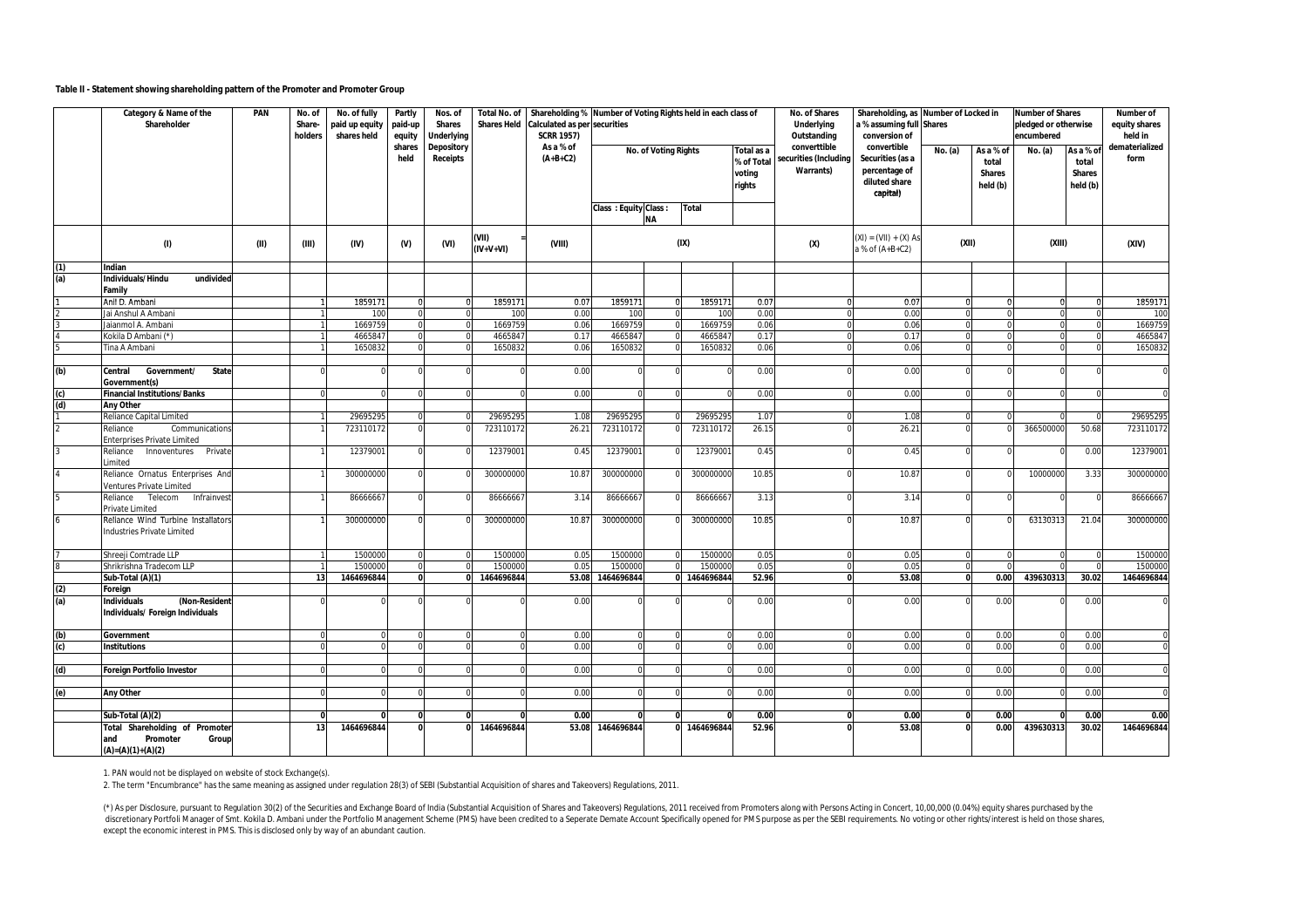#### **Table III - Statement showing shareholding pattern of the Public shareholder**

| Catego<br>ry | Category & Name of the Shareholder                                                   | PAN  | No. of<br>Share-<br>holders | No. of fully<br>paid up<br>equity shares | Partly<br>paid-up<br>equity | No. of<br><b>Shares</b><br><b>Underlying</b> | <b>Total No. of</b><br><b>Shares Held</b> | ng %<br>calculated                                    | Shareholdi Number of Voting Rights held in each class of<br>securities |                      |                    |                                                        | No. of Shares<br>Underlying<br>Outstanding            | <b>Total Shareholding,</b><br>as a % assuming full (XII)<br>conversion of  | <b>Number of Locked in Shares</b> |                                              |                                 | Number of Shares pledged or<br>otherwise encumbered (XIII) | Number of equity<br>shares held in<br>dematerialized |
|--------------|--------------------------------------------------------------------------------------|------|-----------------------------|------------------------------------------|-----------------------------|----------------------------------------------|-------------------------------------------|-------------------------------------------------------|------------------------------------------------------------------------|----------------------|--------------------|--------------------------------------------------------|-------------------------------------------------------|----------------------------------------------------------------------------|-----------------------------------|----------------------------------------------|---------------------------------|------------------------------------------------------------|------------------------------------------------------|
|              |                                                                                      |      |                             | held                                     | shares<br>held              | <b>Depository</b><br>Receipts                |                                           | as per<br><b>SCRR 1957</b><br>As a % of<br>$(A+B+C2)$ | Class : Equity Class : Total                                           | No. of Voting Rights |                    | <b>Total as</b><br>a % of<br>Total<br>votina<br>rights | converttible<br>securities<br>(Including<br>Warrants) | convertible<br>Securities (as a<br>percentage of<br>diluted share capital) | No. (a)                           | As a % of total<br><b>Shares held</b><br>(b) | No. (Not<br>applicable<br>) (a) | As a % of total<br>Shares held (not<br>applicable) (b)     | form                                                 |
|              | (1)                                                                                  | (11) | (III)                       | (IV)                                     | $(V)$                       | (VI)                                         | (VII)<br>(IV+V+VI)                        | (VIII)                                                |                                                                        |                      | (IX)               |                                                        | (X)                                                   | $(XI) = (VII) + (X) As a$<br>% of (A+B+C2)                                 |                                   | (XII)                                        |                                 | (XIII)                                                     | (XIV)                                                |
| (1)          | <b>Institutions</b>                                                                  |      |                             |                                          |                             |                                              |                                           |                                                       |                                                                        |                      |                    |                                                        |                                                       |                                                                            |                                   |                                              |                                 |                                                            |                                                      |
| (a)          | <b>Mutual Funds</b>                                                                  |      | 42                          | 4242133                                  |                             |                                              | 4242133                                   | 1.54                                                  | 4242133                                                                | $\Omega$             | 424213             | 1.53                                                   |                                                       | 1.54                                                                       | $\Omega$                          | 0.00                                         | <b>NA</b>                       | <b>NA</b>                                                  | 42185316                                             |
| (b)          | <b>Venture Capital Funds</b>                                                         |      |                             |                                          |                             |                                              |                                           | 0.00                                                  |                                                                        | $\Omega$             |                    | 0.00                                                   | $\Omega$                                              | 0.00                                                                       | $\Omega$                          | 0.00                                         | <b>NA</b>                       | <b>NA</b>                                                  |                                                      |
| (c)          | <b>Alternate Investment Funds</b>                                                    |      |                             |                                          |                             |                                              |                                           | 0.00                                                  |                                                                        |                      |                    | 0.00                                                   |                                                       | 0.00                                                                       |                                   | 0.00                                         | <b>NA</b>                       | <b>NA</b>                                                  |                                                      |
| (d)          | <b>Foreign Venture Capital Investors</b>                                             |      |                             |                                          |                             |                                              |                                           | 0.00                                                  |                                                                        |                      |                    | 0.00                                                   |                                                       | 0.00                                                                       |                                   | 0.00                                         | <b>NA</b><br><b>NA</b>          | <b>NA</b><br><b>NA</b>                                     |                                                      |
| (e)          | <b>Foreign Portfolio Investors</b><br>CLSA GLOBAL MARKETS PTE. LTD                   |      | 107                         | 22816941<br>42285000                     |                             |                                              | 22816941<br>42285000                      | 8.27<br>1.53                                          | 228169418<br>42285000                                                  |                      | 2281694<br>4228500 | 8.25<br>1.53                                           |                                                       | 8.27<br>1.53                                                               |                                   | 0.00<br>0.00                                 | <b>NA</b>                       | <b>NA</b>                                                  | 228169418<br>4228500                                 |
| (f)          | <b>Financial Institutions/Banks</b>                                                  |      | 173                         | 1137455                                  |                             |                                              | 1137455                                   | 0.41                                                  | 11374552                                                               |                      | 1137455            | 0.41                                                   | $\Omega$                                              | 0.41                                                                       |                                   | 0.00                                         | <b>NA</b>                       | <b>NA</b>                                                  | 11338368                                             |
| (a)          | <b>Insurance Companies</b>                                                           |      |                             | 17626689                                 |                             |                                              | 17626689                                  | 6.39                                                  | 176266893                                                              |                      | 17626689           | 6.37                                                   |                                                       | 6.39                                                                       | $\Omega$                          | 0.00                                         | <b>NA</b>                       | <b>NA</b>                                                  | 176262693                                            |
|              | Life Insurance Corporation of India                                                  |      |                             | 164688199                                |                             |                                              | 164688199                                 | 5.97                                                  | 164688199                                                              | $\Omega$             | 16468819           | 5.96                                                   | $\Omega$                                              | 5.97                                                                       | $\Omega$                          | 0.00                                         | <b>NA</b>                       | <b>NA</b>                                                  | 164688199                                            |
| (h)          | Provident Funds/Pension Funds                                                        |      | $\Omega$                    |                                          | $\Omega$                    |                                              |                                           | 0.00                                                  |                                                                        | $\Omega$             |                    | 0.00                                                   | $\Omega$                                              | 0.00                                                                       | $\Omega$                          | 0.00                                         | <b>NA</b>                       | <b>NA</b>                                                  |                                                      |
| (i)          | <b>Any Other</b>                                                                     |      |                             |                                          |                             |                                              |                                           | 0.00                                                  |                                                                        | $\Omega$             |                    | 0.00                                                   | $\Omega$                                              | 0.00                                                                       | $\Omega$                          | 0.00                                         | <b>NA</b>                       | <b>NA</b>                                                  |                                                      |
|              | (1) Foreign Institutional Investors (FII)                                            |      | 69                          | 189106                                   |                             |                                              | 189106                                    | 0.01                                                  | 189106                                                                 |                      | 18910              | 0.01                                                   |                                                       | $0.0^{\circ}$                                                              |                                   | 0.00                                         | <b>NA</b>                       | <b>NA</b>                                                  | 126468                                               |
|              | Sub Total (B)(1)                                                                     |      | 397                         | 458421301                                |                             |                                              | 458421301                                 | 16.61                                                 | 458421301                                                              |                      | 45842130           | 16.58                                                  |                                                       | 16.61                                                                      | 0.00                              | 0.00                                         | NA                              | <b>NA</b>                                                  | 458082263                                            |
| (2)          | Central<br>Government/State<br>Government(s)/President of India                      |      | 76                          | 1219237                                  |                             |                                              | 1219237                                   | 0.04                                                  | 1219237                                                                |                      | 121923             | 0.04                                                   |                                                       | 0.04                                                                       |                                   | 0.00                                         | <b>NA</b>                       | <b>NA</b>                                                  | 416212                                               |
|              | Sub Total (B)(2)                                                                     |      | 76                          | 1219237                                  | $\Omega$                    |                                              | 1219237                                   | 0.04                                                  | 1219237                                                                | $\Omega$             | 1219237            | 0.04                                                   | $\Omega$                                              | 0.04                                                                       | $\Omega$                          | $\Omega$                                     | <b>NA</b>                       | <b>NA</b>                                                  | 416212                                               |
| (3)          | <b>Non-Institutions</b>                                                              |      |                             |                                          |                             |                                              |                                           |                                                       |                                                                        |                      |                    |                                                        |                                                       |                                                                            |                                   |                                              |                                 |                                                            |                                                      |
| (a)          | i.Individual shareholders holding nominal<br>share capital up to Rs.2 lakhs          |      | 1314424                     | 469825344                                |                             |                                              | 469825344                                 | 17.03                                                 | 469825344                                                              |                      | 46982534           | 16.99                                                  |                                                       | 17.03                                                                      |                                   | 0.00                                         | <b>NA</b>                       | <b>NA</b>                                                  | 447625028                                            |
|              | ii.Individual shareholders holding nominal<br>share capital in excess of Rs. 2 Lakhs |      | 1167                        | 121942065                                |                             |                                              | 121942065                                 | 4.42                                                  | 121942065                                                              |                      | 121942065          | 4.41                                                   |                                                       | 4.42                                                                       |                                   | 0.00                                         | <b>NA</b>                       | <b>NA</b>                                                  | 121942065                                            |
| (b)          | <b>NBFCs Registered with RBI</b>                                                     |      | $\Omega$                    |                                          |                             |                                              |                                           | 0.00                                                  | $\Omega$                                                               | $\Omega$             |                    | 0.00                                                   | $\Omega$                                              | 0.00                                                                       | $\Omega$                          | 0.00                                         | NA                              | <b>NA</b>                                                  |                                                      |
| (c)          | <b>Employee Trusts</b>                                                               |      | $\Omega$                    |                                          |                             |                                              |                                           | 0.00                                                  |                                                                        | $\Omega$             |                    | 0.00                                                   | $\Omega$                                              | 0.00                                                                       | $\Omega$                          | 0.00                                         | NA                              | <b>NA</b>                                                  |                                                      |
| (d)          | <b>Depositories</b><br>(Holdina<br><b>Overseas</b><br>DRs)(Balancing figure)         |      |                             |                                          |                             |                                              |                                           | 0.00                                                  |                                                                        |                      |                    | 0.00                                                   |                                                       | 0.00                                                                       |                                   | 0.00                                         | <b>NA</b>                       | <b>NA</b>                                                  |                                                      |
| (e)          | Any Other)<br><b>TRUSTS</b>                                                          |      |                             |                                          |                             |                                              |                                           |                                                       |                                                                        |                      |                    | 0.00                                                   |                                                       |                                                                            |                                   |                                              |                                 | <b>NA</b>                                                  |                                                      |
|              | NON RESIDENT INDIANS                                                                 |      | 14358                       | 2375263                                  |                             |                                              | 23752635                                  | 0.00<br>0.86                                          | 23752635                                                               |                      | 2375263            | 0.86                                                   |                                                       | 0.00<br>0.86                                                               |                                   | 0.00<br>0.00                                 | ΝA<br><b>NA</b>                 | <b>NA</b>                                                  | 21910974                                             |
|              | CLEARING MEMBERS                                                                     |      | 331                         | 1974747                                  |                             |                                              | 19747479                                  | 0.72                                                  | 19747479                                                               |                      | 1974747            | 0.71                                                   |                                                       | 0.72                                                                       |                                   | 0.00                                         | NA                              | <b>NA</b>                                                  | 19747479                                             |
|              | <b>BODIES CORPORATES</b>                                                             |      |                             |                                          |                             |                                              |                                           |                                                       |                                                                        |                      |                    |                                                        |                                                       |                                                                            |                                   |                                              |                                 |                                                            |                                                      |
|              | <b>DOMESTIC</b>                                                                      |      | 3574                        | 16519780                                 |                             |                                              | 16519780                                  | 5.99                                                  | 165197807                                                              |                      | 16519780           | 5.97                                                   |                                                       | 5.99                                                                       | $\Omega$                          | 0.00                                         | NA                              | <b>NA</b>                                                  | 164911582                                            |
|              | <b>OVERSEAS</b>                                                                      |      | 18                          | 121138                                   |                             |                                              | 121138                                    | 0.00                                                  | 121138                                                                 | $\Omega$             | 12113              | 0.00                                                   | $\Omega$                                              | 0.00                                                                       | $\Omega$                          | 0.00                                         | NA                              | <b>NA</b>                                                  | 92668                                                |
|              | <b>IEPF Account</b>                                                                  |      |                             | 1315532                                  |                             |                                              | 1315532                                   | 0.48                                                  | 1315532                                                                | $\Omega$             | 1315532            | 0.48                                                   | $\Omega$                                              | 0.48                                                                       | $\Omega$                          | 0.00                                         | NA                              | <b>NA</b>                                                  | 1315532                                              |
|              | Sub Total (B)(3)                                                                     |      | 133387                      | 813741791                                | 0                           |                                              | 813741791                                 | 29.49                                                 | 813741791                                                              |                      | 81374179           | 29.42                                                  | $\mathbf{0}$                                          | 29.49                                                                      | $\bf{0}$                          |                                              | <b>NA</b>                       | <b>NA</b>                                                  | 789385119                                            |
|              | Shareholding (B)<br>Public<br>Total                                                  |      | 1334346                     | 1273382329                               |                             |                                              | 1273382329                                |                                                       | 46.15 1273382329                                                       |                      | 1273382329         | 46.04                                                  |                                                       | 46.15                                                                      |                                   |                                              | <b>NA</b>                       | <b>NA</b>                                                  | 1247883594                                           |
|              | $(B)(1)+(B)(2)+(B)(3)$                                                               |      |                             |                                          |                             |                                              |                                           |                                                       |                                                                        |                      |                    |                                                        |                                                       |                                                                            |                                   |                                              |                                 |                                                            |                                                      |

Details of the Shareholders acting as persons in concert incluing their shareholding (No. and %): NA.

Details of shares which remain unclaimed may be given here along with details such as number of shareholders, outstanding shares held in demat/ unclaimed suspense account, voting righrs which are frozen etc. : 3547 No. of Limited - Unclaimed Suspense Account" and the voting rights on the shares outstanding shall remain frozen till the rightful owner of such shares claims the shares.

**Note:** (1) PAN would not be displayed on website of stock exchange(s)

(2) The above format needs to be disclosed along with the name of following persons:

Institutions/ Non Institutions holding more than 1% of total number of shares

(3) W.r.t. the information pertaining to Depository Receipts, the same may be dislcosed in the respective columns to the extent information available and the balance to be disclosed as held by custodian.